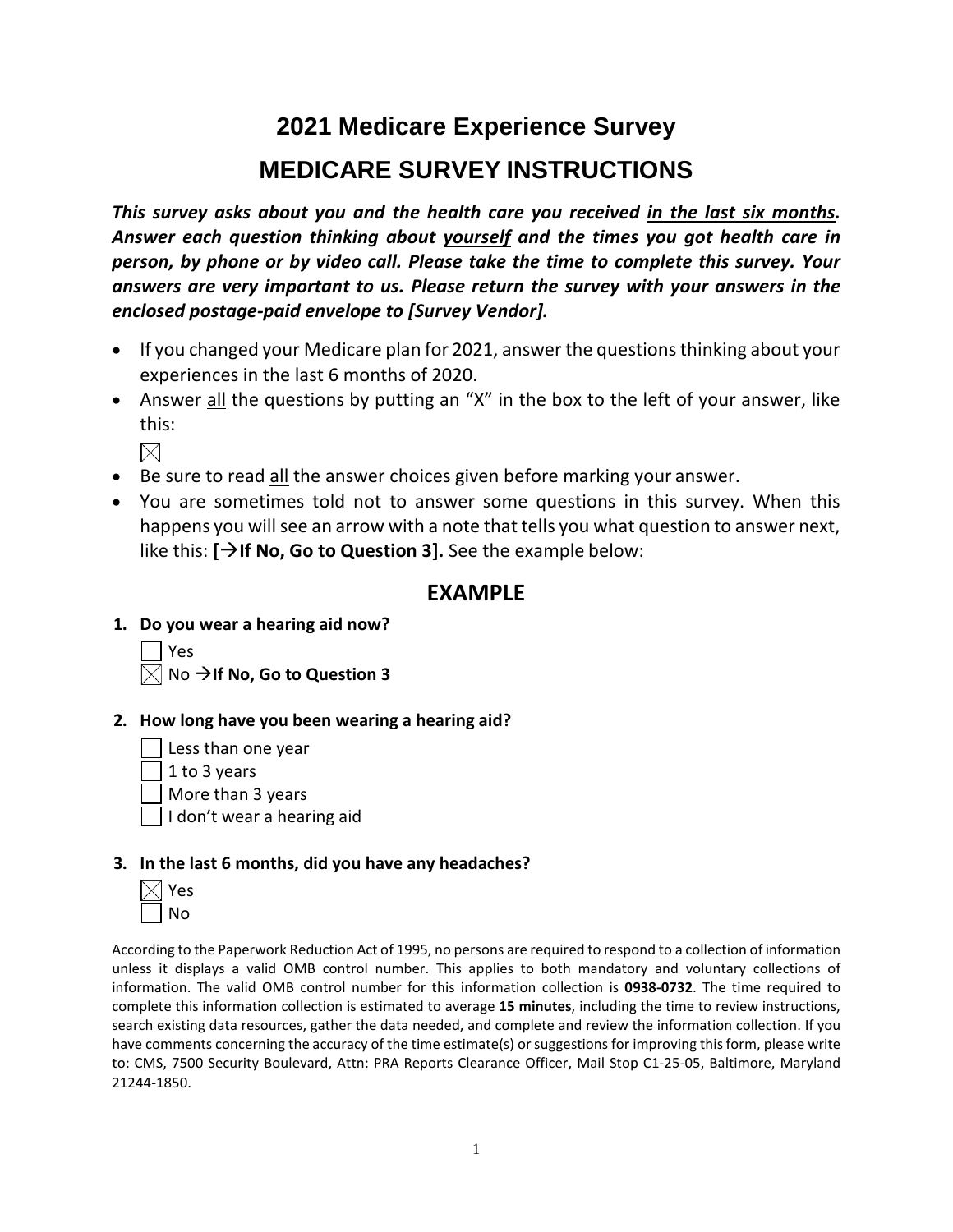**1.** Our records show that in 2020 your health services were covered by the plan named on the back page. Is that right?



**2.** Please write below the name of the health plan you had in 2020 and complete the rest of the survey based on the experiences you had with that plan. (Please print)

## **Your Health Care in the Last 6 Months**

**3.** In the last 6 months, did you have an illness, injury, or condition that needed care right away in a clinic, emergency room, or doctor's office?

Yes

- No  $\rightarrow$  If No, Go to Question 5
- **4.** In the last 6 months, when you needed care right away, how often did you get care as soon as you needed?



**5.** In the last 6 months, did you make any appointments for a check-up or routine care at a doctor's office or clinic?

> Yes No →If **No, Go to Question 7**

- **6.** In the last 6 months, how often did you get an appointment for a check-up or routine care as soon as you needed?
	- Never Sometimes Usually Always
- **7.** In the last 6 months, not counting the times you went to an emergency room, how many times did you go to a doctor's office or clinic to get health care for yourself?

| None $\rightarrow$ If None, Go to Question 9 |
|----------------------------------------------|
| 1 time                                       |
|                                              |
|                                              |
|                                              |
| 5 to 9                                       |
| 10 or more times                             |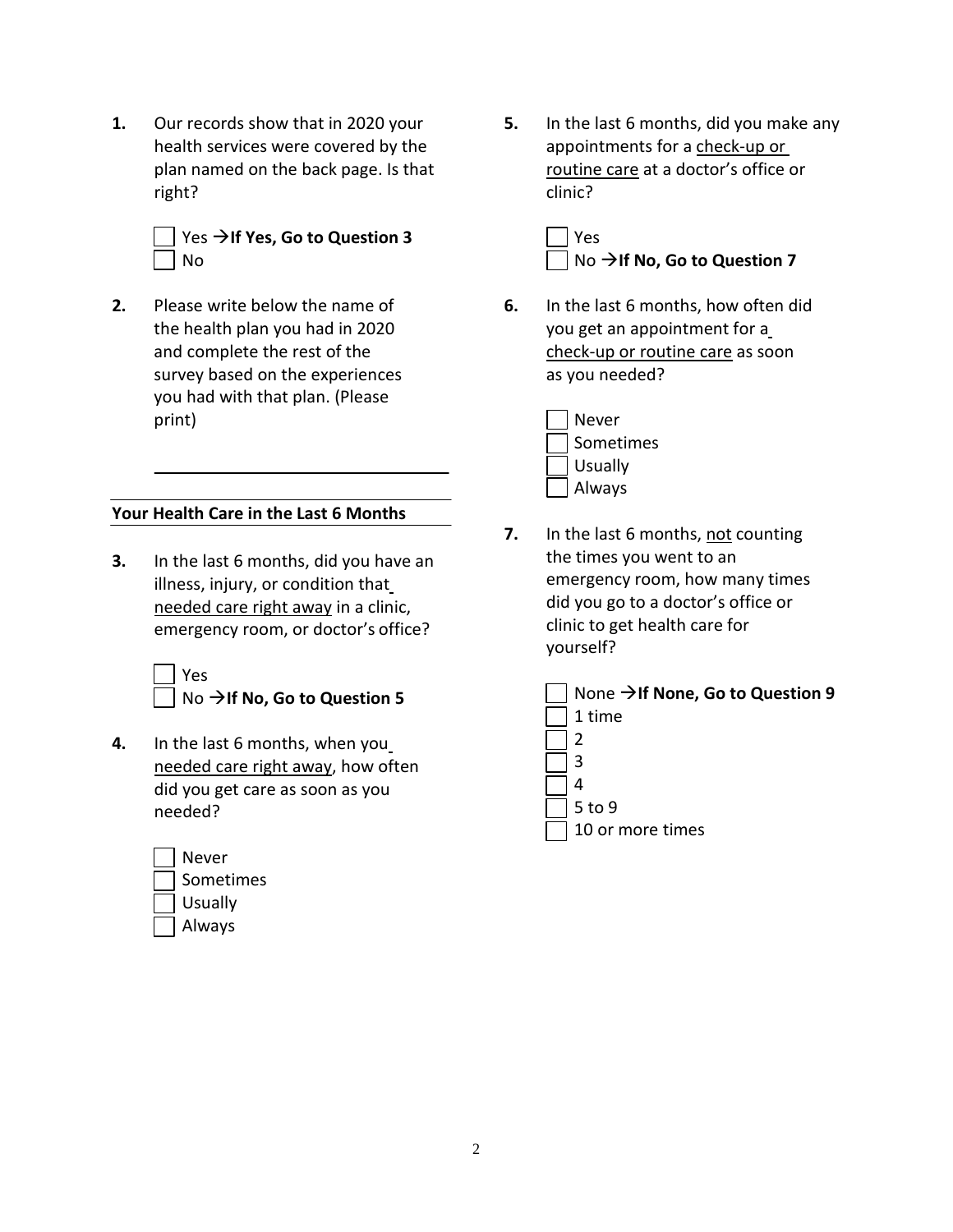**8.** Wait time includes time spent in the waiting room and exam room. In the last 6 months, how often did you see the person you came to see within 15 minutes of your appointment time?



**9.** Using any number from 0 to 10, where 0 is the worst health care possible and 10 is the best health care possible, what number would you use to rate all your health care in the last 6 months?



**10.** In the last 6 months, how often was it easy to get the care, tests or treatment you needed?

| Never          |
|----------------|
| Sometimes      |
| <b>Usually</b> |
| Always         |

## **Your Personal Doctor**

**11.** A personal doctor is the one you would see if you need a check-up, want advice about a health problem, or get sick or hurt. Do you have a personal doctor?



**12.** In the last 6 months, how many times did you visit your personal doctor to get care for yourself?

| None $\rightarrow$ If None, Go to |
|-----------------------------------|
| <b>Question 27</b>                |
| 1 time                            |
| 2                                 |
| ς                                 |
|                                   |
| 5 to 9                            |
| 10 or more times                  |

- **13.** In the last 6 months, how often did your personal doctor explain things in a way that was easy to understand?
	- Never Sometimes Usually Always
- **14.** In the last 6 months, how often did your personal doctor listen carefully to you?
	- Sometimes Usually Always Never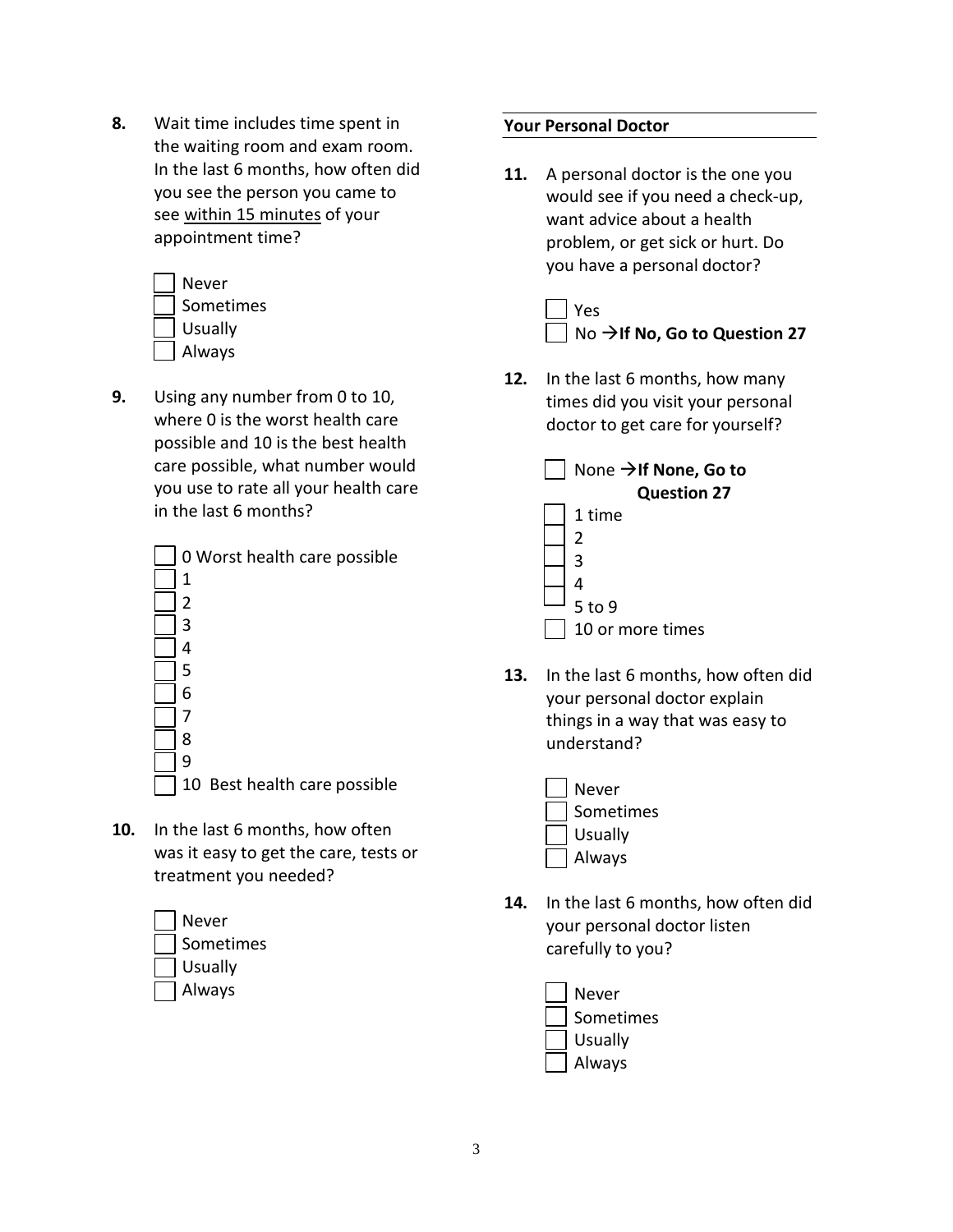**15.** In the last 6 months, how often did your personal doctor show respect for what you had to say?

| <b>Never</b> |
|--------------|
| Sometimes    |
| Usually      |
| Always       |

**16.** In the last 6 months, how often did your personal doctor spend enough time with you?



**17.** Using any number from 0 to 10, where 0 is the worst personal doctor possible and 10 is the best personal doctor possible, what number would you use to rate your personal doctor?



**18.** In the last 6 months, when you visited your personal doctor for a scheduled appointment, how often did he or she have your medical records or other information about your care?



**19.** In the last 6 months, did your personal doctor order a blood test, x-ray or other test for you?

# Yes No →If No, Go to Question 22

- **20.** In the last 6 months, when your personal doctor ordered a blood test, x-ray or other test for you, how often did someone from your personal doctor's office follow up to give you those results?
	- Never **If Never, Go to Question 22** Sometimes Usually Always
- **21.** In the last 6 months, when your personal doctor ordered a blood test, x-ray or other test for you, how often did you get those results as soon as you needed them?
	- Sometimes Usually Always Never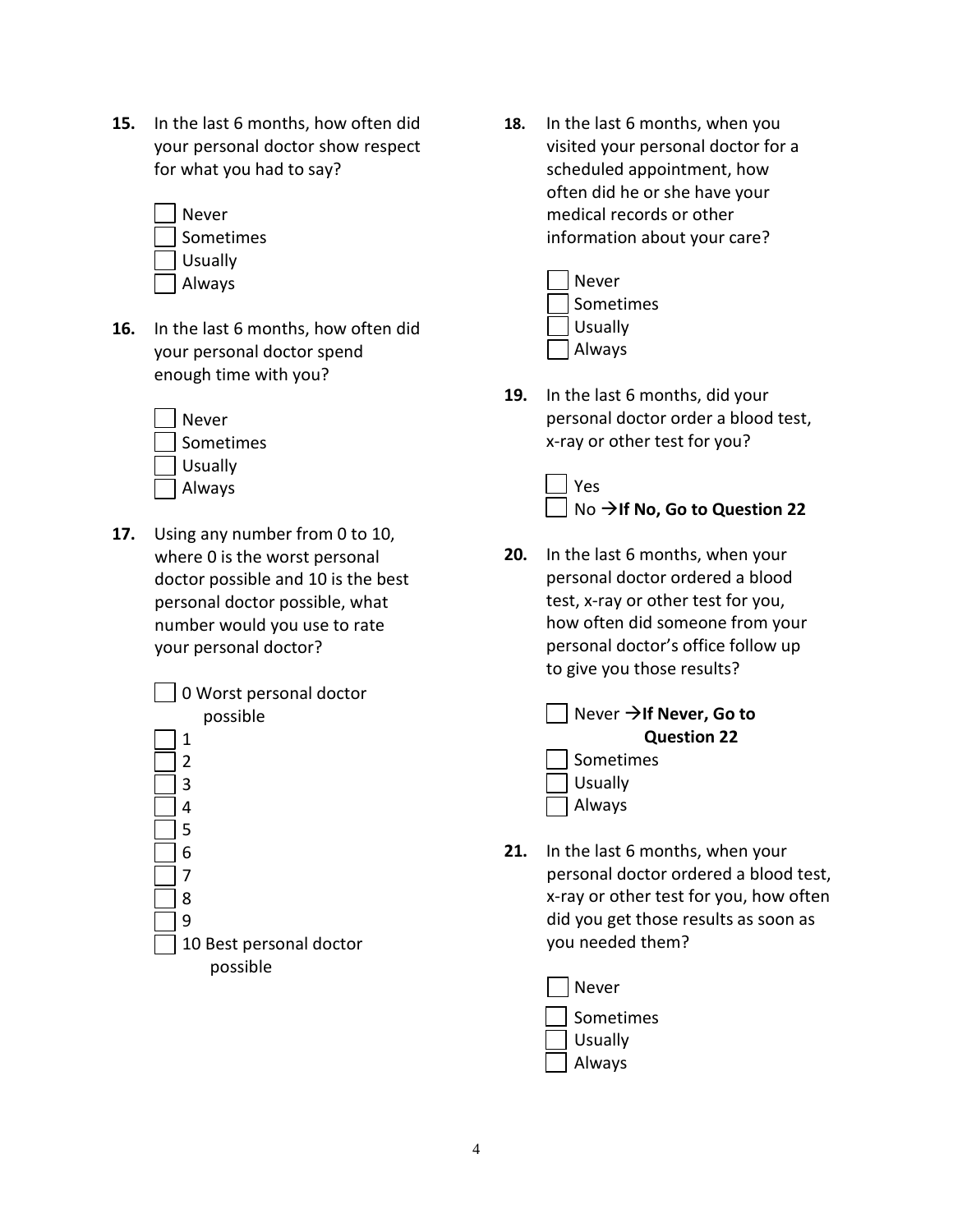- **22.** In the last 6 months, did you take any prescription medicine?
	- Yes No  $\rightarrow$  If No, Go to Question 24
- **23.** In the last 6 months, how often did you and your personal doctor talk about all the prescription medicines you were taking?

| Never          |
|----------------|
| Sometimes      |
| <b>Usually</b> |
| Always         |

**24.** In the last 6 months, did you get care from more than one kind of health care provider or use more than one kind of health care service?

| Yes                                              |
|--------------------------------------------------|
| $\Box$ No $\rightarrow$ If No, Go to Question 27 |

**25.** In the last 6 months, did you need help from anyone in your personal doctor's office to manage your care among these different providers and services?

| Yes                                              |
|--------------------------------------------------|
| $\Box$ No $\rightarrow$ If No, Go to Question 27 |

**26.** In the last 6 months, did you get the help you needed from your personal doctor's office to manage your care among these different providers and services?



No

## **Getting Health Care From Specialists**

- **27.** Specialists are doctors like surgeons, heart doctors, allergy doctors, skin doctors, and other doctors who specialize in one area of health care. Is your personal doctor a specialist?
	- Yes **If Yes, Please include your personal doctor as you answer these questions about specialists** No

I do not have a personal doctor

- **28.** In the last 6 months, did you make any appointments to see a specialist?
	- Yes No →If No, Go to Question 33 Someone else made my specialist appointments for me
- **29.** In the last 6 months, how often did you get an appointment to see a specialist as soon as you needed?
	- Never Sometimes Usually Always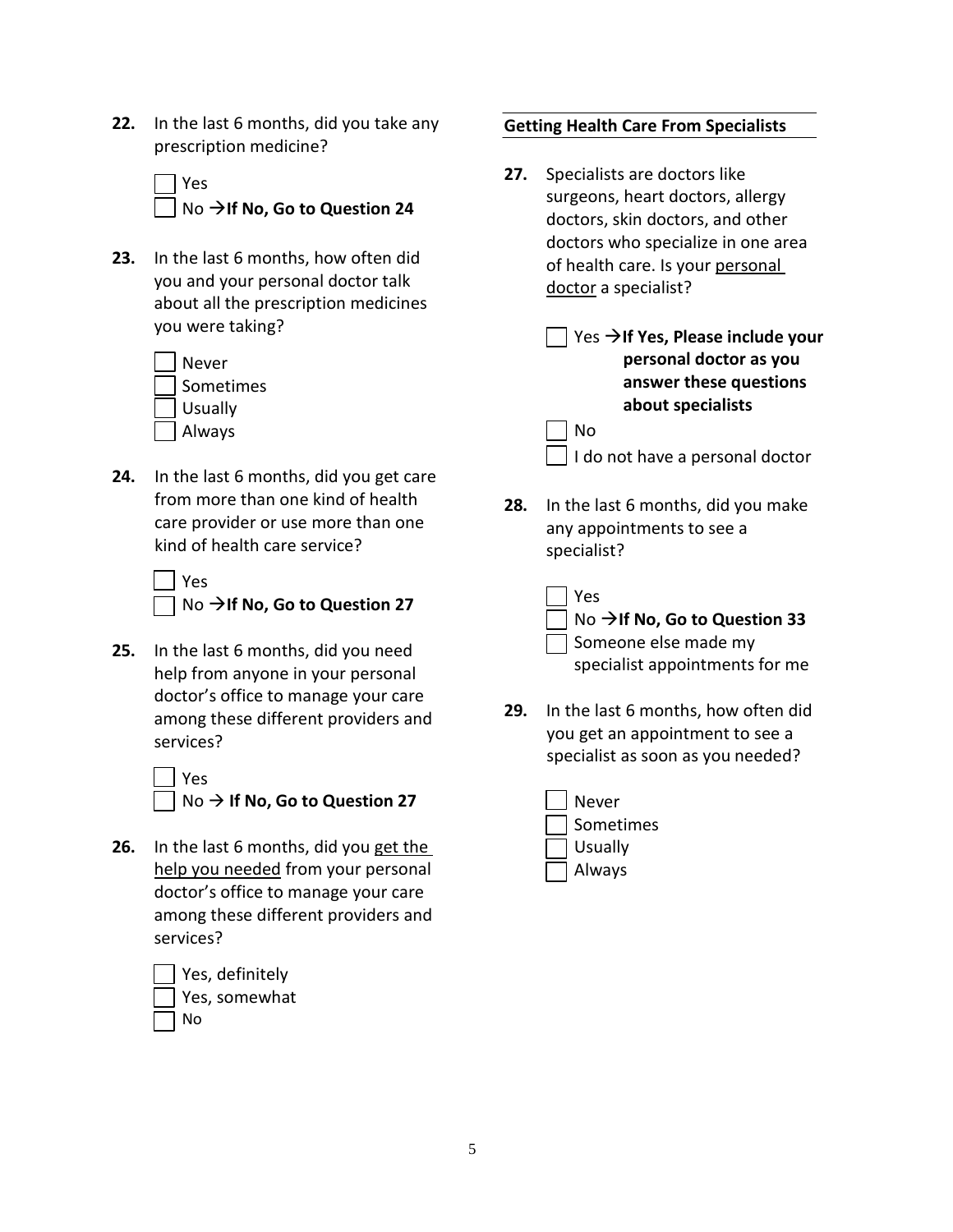**30.** How many specialists have you seen in the last 6 months?



**31.** We want to know your rating of the specialist you saw most often in the last 6 months. Using any number from 0 to 10, where 0 is the worst specialist possible and 10 is the best specialist possible, what number would you use to rate that specialist?



**32.** In the last 6 months, how often did your personal doctor seem informed and up-to-date about the care you got from specialists?



## **Your Health Plan**

**33.** In the last 6 months, did you get information or help from your health plan's customer service?



- **34.** In the last 6 months, how often did your health plan's customer service give you the information or help you needed?
	- Never Sometimes Usually Always
- **35.** In the last 6 months, how often did your health plan's customer service staff treat you with courtesy and respect?

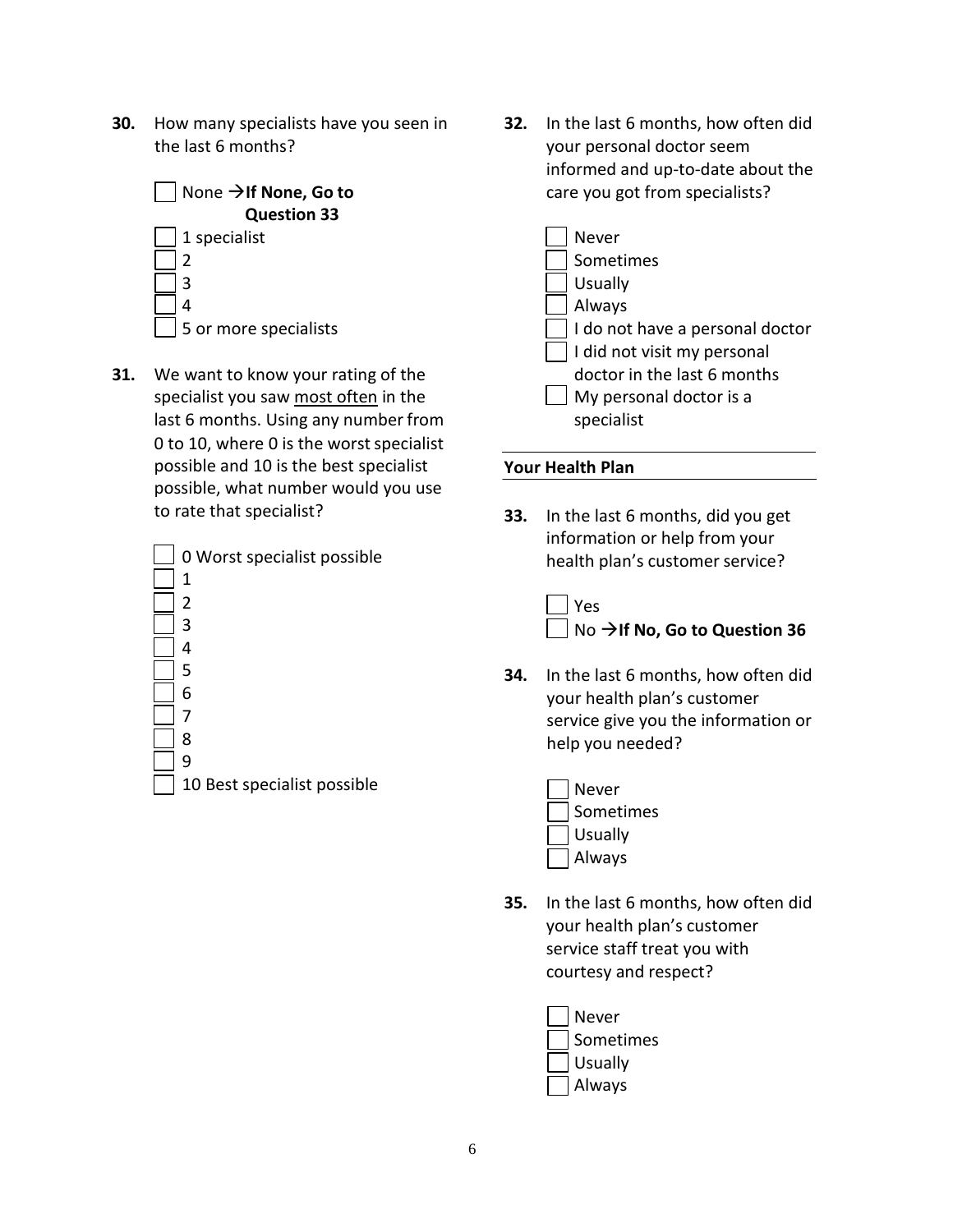- **36.** In the last 6 months, did your health plan give you any forms to fill out?
	- Yes
	- No  $\rightarrow$  If No, Go to Question 38
- **37.** In the last 6 months, how often were the forms from your health plan easy to fill out?

| Never     |
|-----------|
| Sometimes |
| Usually   |
| Always    |

**38.** Using any number from 0 to 10, where 0 is the worst health plan possible and 10 is the best health plan possible, what number would you use to rate your health plan?

| 0 Worst health plan possible |
|------------------------------|
| 1                            |
| 2                            |
| 3                            |
| 4                            |
| 5                            |
| 6                            |
| 7                            |
| 8                            |
| 9                            |
| 10 Best health plan possible |

**39.** A co-pay is the amount of money you pay at the time of a visit to a doctor's office or clinic. In the last 6 months, did your health plan offer to lower the amount of your co-pay because you have a health condition (like high blood pressure)?

| Yes                              |
|----------------------------------|
| N <sub>o</sub>                   |
| I am not sure                    |
| I do not have a co-pay           |
| I do not have a health condition |
| I was offered a lower co-pay for |
| another reason                   |

**40.** Your health plan benefits are the types of health care and services you can get under the plan. In the last 6 months, did your health plan offer you extra benefits because you have a health condition (like high blood pressure)?

| Yes                              |
|----------------------------------|
| No                               |
| I am not sure                    |
| $\Box$ I do not have a health    |
| condition                        |
| I was offered extra benefits for |
| another reason                   |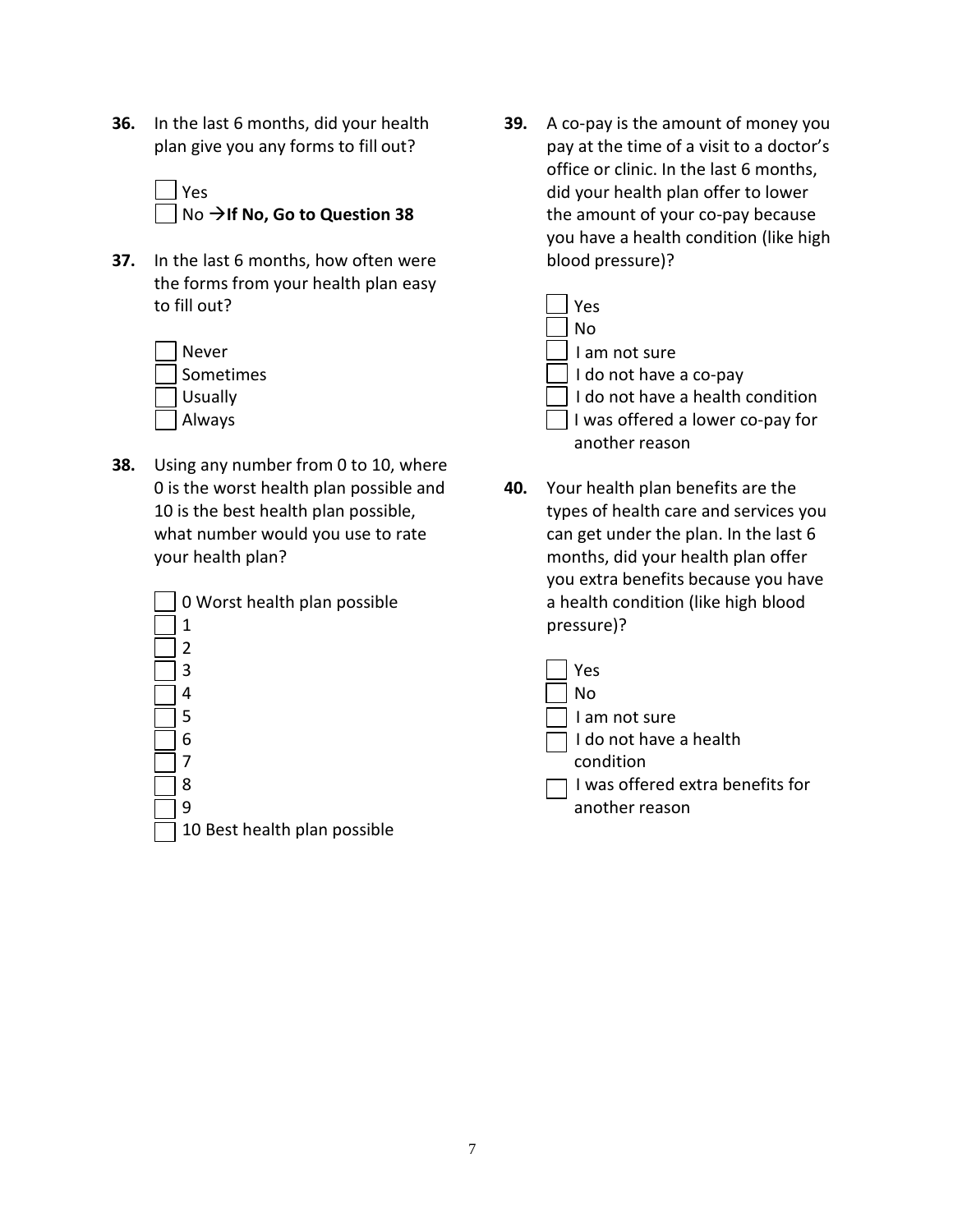### **Your Prescription Drug Plan**

Now we would like to ask you some questions about the prescription drug coverage you get through your prescription drug plan.

- **41.** In the last 6 months, did anyone from a doctor's office, pharmacy or your prescription drug plan contact you:
	- **Yes No** a. To make sure you filled or refilled a prescription? b. To make sure you were taking medicine
- **42.** In the last 6 months, how often was it easy to use your prescription drug plan to get the medicines your doctor prescribed?
	- Never Sometimes Usually

as directed?

- Always
- I did not use my prescription drug plan to get any medicines in the last 6 months
- **43.** In the last 6 months, did you ever use your prescription drug plan to fill a prescription at your local pharmacy?
	- Yes

No  $\rightarrow$  If No, Go to Question 45

- **44.** In the last 6 months, how often was it easy to use your prescription drug plan to fill a prescription at your local pharmacy?
	- Never Sometimes Usually Always I did not use my prescription drug plan to fill a prescription at my local pharmacy in the last 6
- **45.** In the last 6 months, did you ever use your prescription drug plan to fill a prescription by mail?

months

| $ $ Yes                                          |
|--------------------------------------------------|
| $\Box$ No $\rightarrow$ If No, Go to Question 47 |
| I am not sure if my drug plan                    |
| offers prescriptions by mail                     |
| $\rightarrow$ Go to Question 47                  |

- **46.** In the last 6 months, how often was it easy to use your prescription drug plan to fill a prescription by mail?
	- Never Sometimes Usually Always I did not use my prescription drug plan to fill a prescription by mail in the last 6 months  $\vert \ \vert$  I am not sure if my drug plan offers prescriptions by mail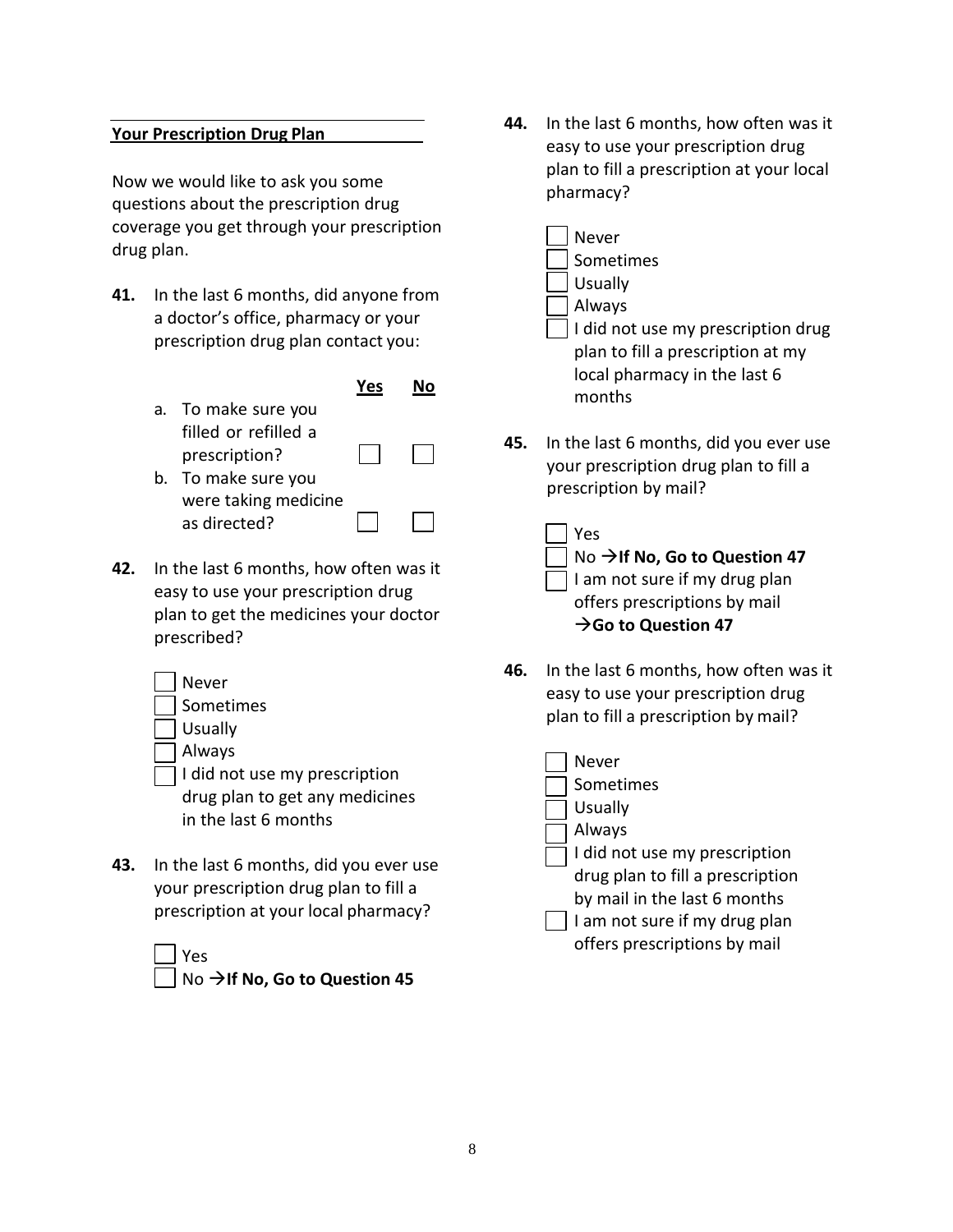**47.** Using any number from 0 to 10, where 0 is the worst prescription drug plan possible and 10 is the best prescription drug plan possible, what number would you use to rate your prescription drug plan?

| 0 | Worst prescription drug<br>plan possible |
|---|------------------------------------------|
|   |                                          |
| 1 |                                          |
| 2 |                                          |
| ੨ |                                          |
| 4 |                                          |
| 5 |                                          |
| 6 |                                          |
|   |                                          |
| 8 |                                          |
| ٩ |                                          |
|   | 10 Best prescription drug plan           |
|   | possible                                 |

#### **About You**

**48.** In general, how would you rate your overall health?



**49.** In general, how would you rate your overall mental or emotional health?

| Excellent |
|-----------|
| Very good |
| Good      |
| Fair      |
| Poor      |

**50.** In the last 6 months, did you spend one or more nights in a hospital?



- **51.** In the last 6 months, did you delay or not fill a prescription because you felt you could not afford it?
	- Yes No My doctor did not prescribe any medicines for me in the last 6 months
- **52.** In the last 6 months, did you receive any mail order medicines that you did not request?

| Yes        |
|------------|
| l No       |
| Don't know |

**53.** Has a doctor ever told you that you had any of the following conditions?

|    |                      | <b>Yes</b> |  |
|----|----------------------|------------|--|
| a. | A heart attack?      |            |  |
| b. | Angina or coronary   |            |  |
|    | heart disease?       |            |  |
| C. | Hypertension         |            |  |
|    | or high blood        |            |  |
|    | pressure?            |            |  |
| d. | Cancer, other than   |            |  |
|    | skin cancer?         |            |  |
| e. | Emphysema, asthma    |            |  |
|    | or COPD (chronic     |            |  |
|    | obstructive pulmo-   |            |  |
|    | nary disease)?       |            |  |
| f. | Any kind of diabetes |            |  |
|    | or high blood        |            |  |
|    | sugar?               |            |  |
|    |                      |            |  |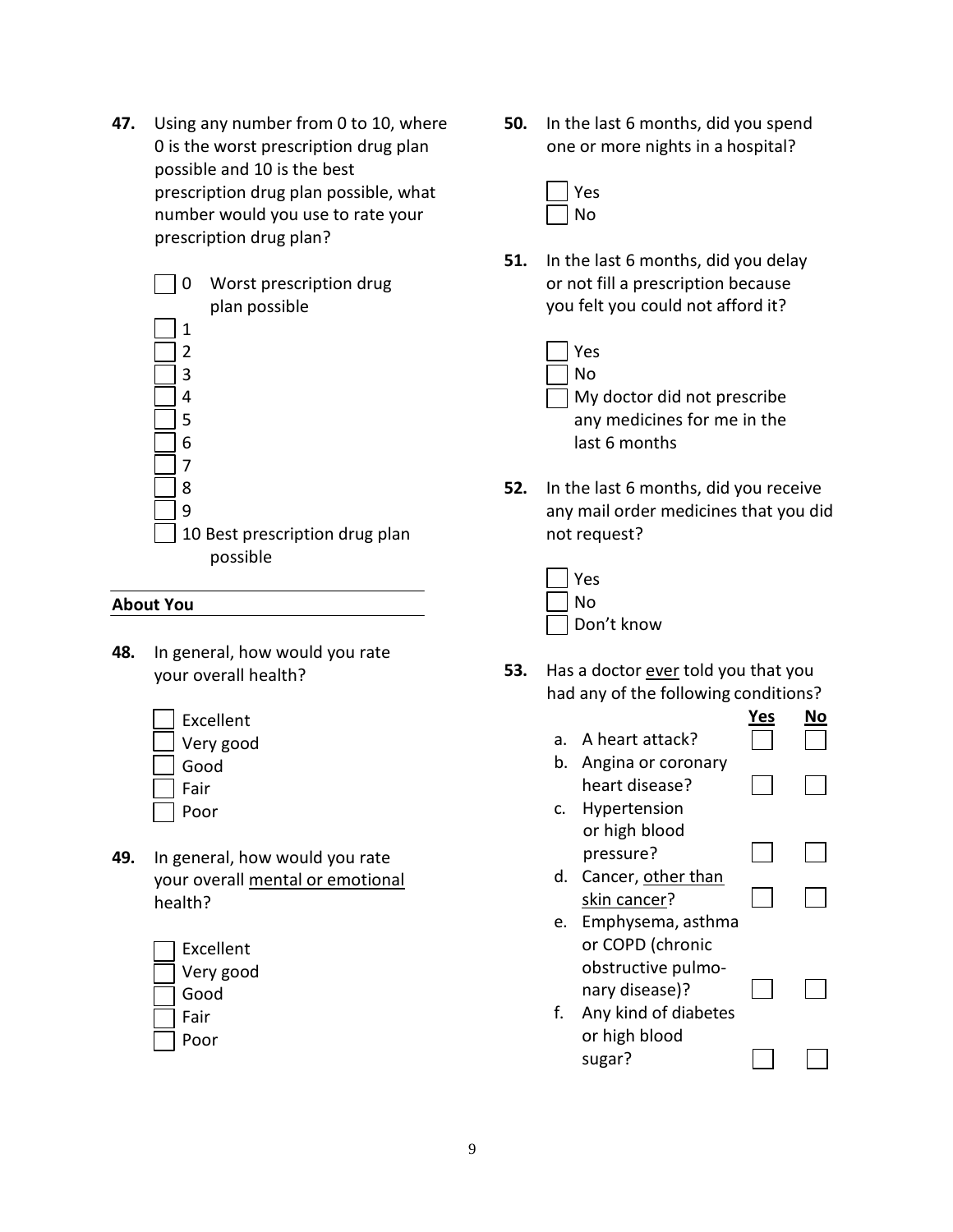- **54.** Do you have serious difficulty walking or climbing stairs?
	- Yes No
- **55.** Do you have difficulty dressing or bathing?

| r<br>÷<br>− |
|-------------|
| Ñ<br>רז     |

**56.** Because of a physical, mental, or emotional condition, do you have difficulty doing errands alone such as visiting a doctor's office or shopping?

| ۴<br>s<br>د؛ |
|--------------|
| N<br>n       |

**57.** Have you had a flu shot since July 1, 2020?

| Yes        |
|------------|
| Nο         |
| Don't know |

**58.** Have you ever had one or more pneumonia shots? Two shots are usually given in a person's lifetime and these are different from a flu shot. It is also called the pneumococcal vaccine.

| Yes        |
|------------|
| No         |
| Don't know |

**59.** Do you now smoke cigarettes or use tobacco every day, some days, or not at all?



**60.** In the last 6 months, how often were you advised to quit smoking or using tobacco by a doctor or other health provider?

| Never                                       |
|---------------------------------------------|
| Sometimes                                   |
| Usually                                     |
| $\Box$ Always                               |
| $\Box$ I had no visits in the last 6 months |

- **61.** What is the highest grade or level of school that you have completed?
	- 8<sup>th</sup> grade or less Some high school, but did not

graduate High school graduate or GED

- Some college or 2-year degree
- 4-year college graduate
- More than 4-year college degree
- **62.** Are you of Hispanic or Latino origin or descent?

| $\Box$ Yes, Hispanic or Latino |  |
|--------------------------------|--|
| No, not Hispanic or Latino     |  |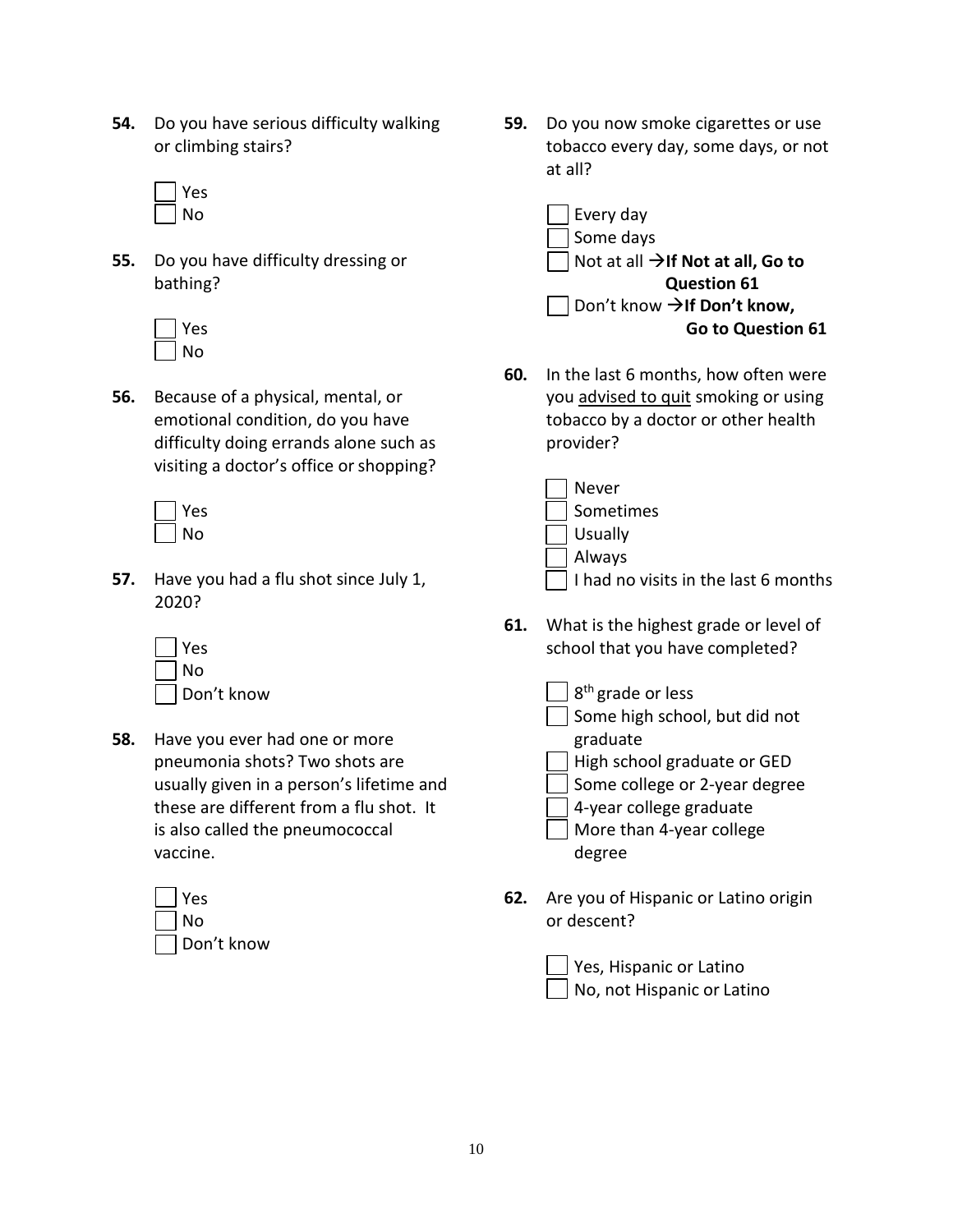**63.** What is your race? Please mark one or more.

| White                            |
|----------------------------------|
| <b>Black or African-American</b> |
| Asian                            |
| Native Hawaiian or other Pacific |
| Islander                         |
| American Indian or Alaska Native |

**64.** How many people live in your household now, including yourself?

| 1 person              |
|-----------------------|
| $\vert$ 2 to 3 people |
| 4 or more people      |

**65.** Do you ever use the internet at home?

| ۷<br>S<br>F |
|-------------|
| N<br>n      |

**66.** May the Medicare Program follow up with you to learn more about your health care, or to invite you to a group discussion or interview on topics related to health care?

**67.** Did someone help you complete this survey?

> Yes No **Thank you. Please return the completed survey in the postagepaid envelope.**

**68.** How did that person help you? Please mark one or more.

| Read the questions to me<br>Wrote down the answers I |
|------------------------------------------------------|
| gave                                                 |
| Answered the questions for me                        |
| Translated the questions into                        |
| my language                                          |
| Helped in some other way                             |